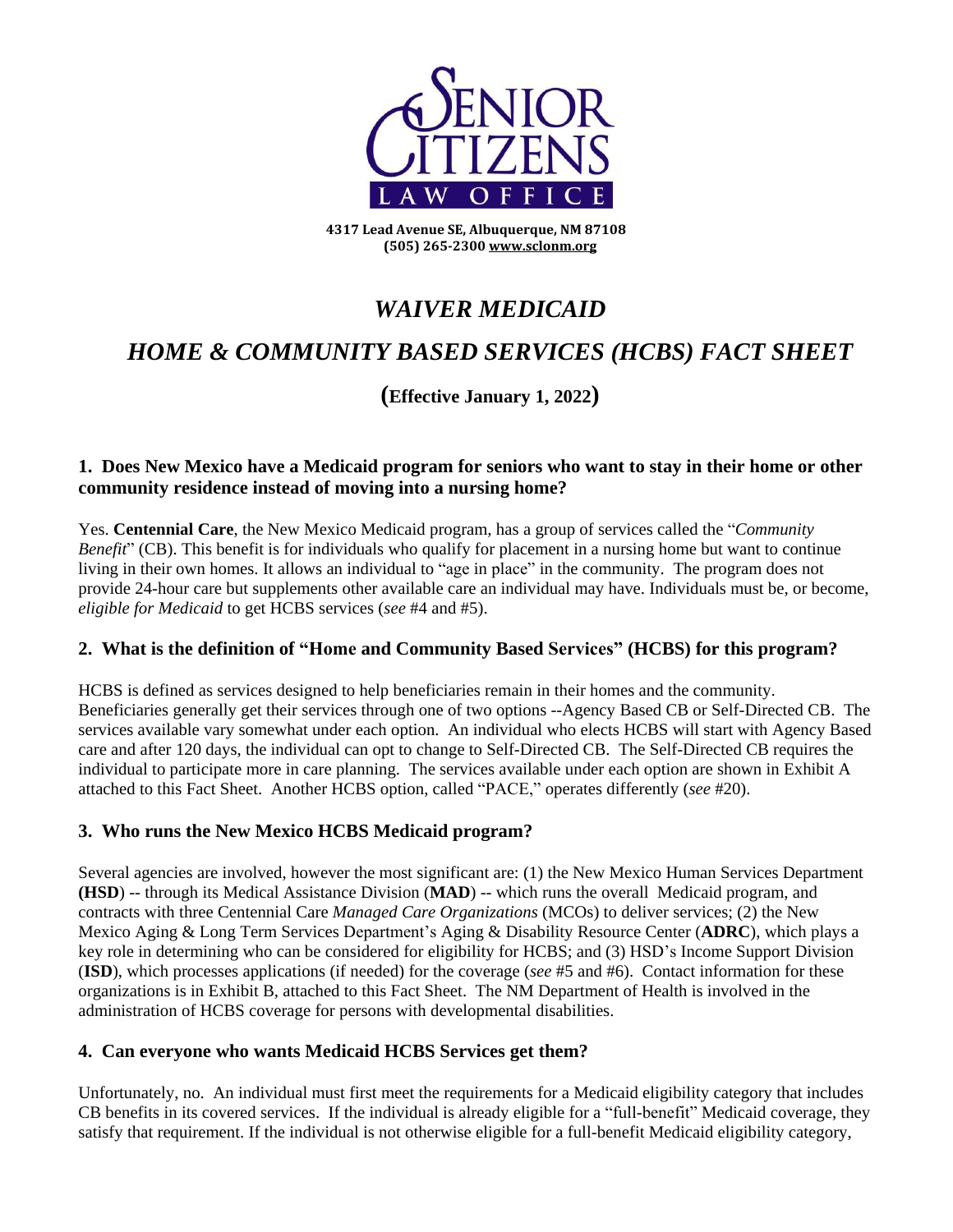they must *apply* for HCBS coverage, a process that begins with contacting the ADRC (*see* #5 and #6). However, there are also limits on the number of not-otherwise-eligible applicants who can receive the coverage, resulting in extremely lengthy *waiting lists* for individuals needing to apply.

## **5. How does an individual** *apply* **for the HCBS Medicaid program?**

If the individual is already a member of an MCO, they should ask their MCO to determine whether they qualify for CB services (including a need for "nursing facility level of care"). Once an individual is found to qualify, they should ask the MCO to assess the services they need.

If the individual is *not* enrolled with a MCO and is not already eligible for full-benefit Medicaid coverage they must complete the application process for "**Waiver**" eligibility. This process starts with contacting the ADRC, and ends with the Human Services Department's Income Support Division processing a financial eligibility application (*see* #6 and #7).

## **6. What Is the Role of the ADRC in processing eligibility for Medicaid HCBS Services?**

Individuals who seek Medicaid HCBS coverage, but who are not eligible for any full-benefit Medicaid coverage, must apply for the HCBS coverage (often referred to as "**Waiver**" eligibility). However, they cannot simply apply straight-away for the coverage, because there are only a limited number of coverage "slots" available.

People who are interested must first contact the ADRC to (1) get on the waiting list; and (2) seek an "**allocation**" - the name for the official authorization to apply. There are currently three types of allocations: "regular" allocations from the waiting lists; allocations for individuals who have resided in nursing homes for at least 90 days but would be able to live safely in the community with supports; and "exigent" allocations, for individuals who can show an emergent need for the coverage. The ADRC, in cooperation with HSD/MAD, makes determinations of who can receive these allocations.

Getting an allocation is a critically important step, but it is *not* a determination of eligibility. Individuals who get allocations must still complete and return some paperwork (including a document on which they choose a MCO, and a lengthy application form [the HSD-100]) to MAD). Then they must communicate with the Income Support Division to verify income, resources, and other eligibility criteria. When an individual is determined eligible, the individual must work with their MCO to assess their services needs and develop a Care Plan.

#### **7. What are the eligibility requirements, such as age, income, citizenship, residence, level of care, etc. for Medicaid HCBS services?**

For those individuals who must apply for a Waiver, these requirements must be satisfied:

a) Be 65 years of age or older, or, if younger, meet Social Security's definition of disability, and furnish their Social Security Number (SSN);

b) Be physically present in New Mexico at the time of the HCBS application and have an intent to stay in New Mexico;

c) Have a medically verified *nursing facility level of care* ("NFLOC"), which is usually verified by the individual's MCO;

d) If not already covered under a full-benefit Medicaid eligibility category, meet the financial eligibility criteria for Institutional Care Medicaid but choose to remain in the community. [Regarding those financial eligibility criteria, *see* SCLO's "**Institutional Care Medicaid Fact Sheet**," posted to SCLO's web site**]**;

Those financial eligibility criteria involve both an income *and* a resources (a/k/a "assets") test.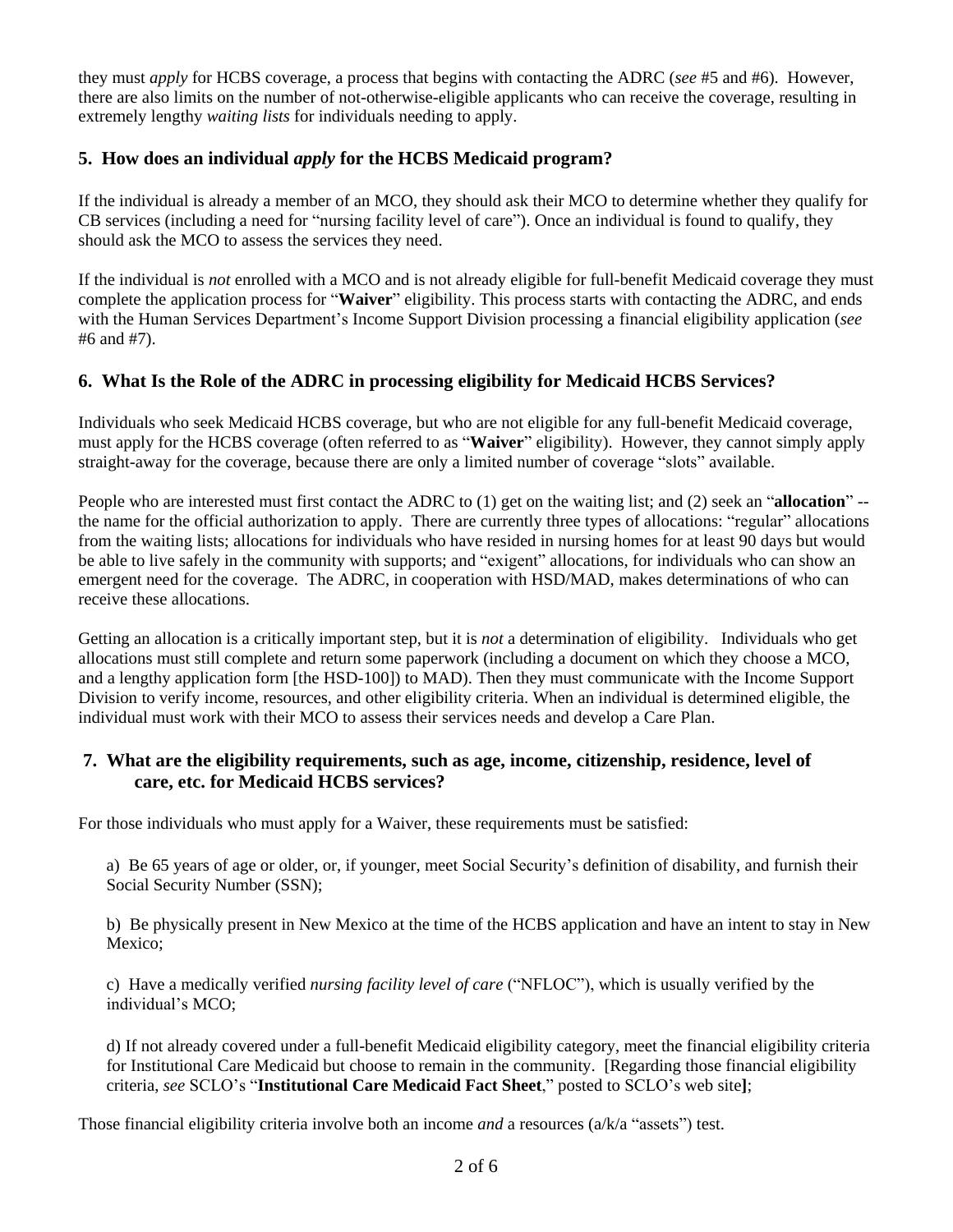-- The maximum "countable" monthly **income** eligibility standard is \$2,523*.* Some income does not count toward this: for example, the first \$20 per month of unearned or earned income; substantial portions of earned income; and specified types of Native Americans' income;

 -- "Countable" resources, which must be below \$2,000.00 for an individual. Some resources are not counted; most notably a house and at least one car;

e) Be a United States (US) citizen, or a US National; or, if not, qualify for special exceptions related to refugee, asylum, trafficking, and other specified factors; and

f) The services provided must be "cost effective," *i.e.,* care at home must cost less than care in an institution.

#### **8. What is an Income Diversion Trust?**

If an applicant's countable income exceeds the income eligibility maximum, and the bracketed provision in #11 does not apply, they can become income eligible by establishing a special trust, into which is deposited the amount by which their gross monthly income exceeds the eligibility maximum. The trust is called an "*Income Diversion Trust*" (IDT). It uses a standard form approved by HSD. After the beneficiary's death, HSD/MAD is entitled to most of the accumulated funds in the trust, up to the amount of Medicaid payments made on the beneficiary's behalf.

#### **9. What Is the Meaning of the terms "Applicant Spouse" and "Community Spouse?"**

Because Medicaid HCBS coverage was created as an alternative to nursing home coverage, the eligibility criteria and some terminology used for Institutional Care Medicaid coverage are applied to HCBS eligibility. Nursing home coverage uses the terms "institutionalized spouse" for the individual seeking/obtaining nursing home coverage, and "community spouse" for the spouse who continues to live in the community. Since individuals who apply for and/or receive HCBS coverage continue to reside in the community, the term "applicant spouse" is more appropriate for them than "institutionalized spouse," but their spouse is still referred to as the "community spouse."

#### **10. If a married person seeks eligibility for Medicaid HCBS, is there a way for the spouse who is** *not* **applying to protect some of their income and resources?**

Yes, as described in the next three points.

#### **11. Must the community spouse contribute their income to the spouse applying for or receiving coverage under the HCBS Medicaid program?**

No. The community spouse does *not* have to contribute *any* of their income to the applicant/beneficiary spouse. **[***NOTE*: However, in determining whether the applicant spouse satisfies the *income* eligibility test, if the amount of one half of the couple's combined monthly income is under the eligibility maximum, the applicant will be found eligible**]**.

#### **12. Are the community spouse's** *resources* **considered in determining the applicant spouse's eligibility?**

Yes. To determine if or how much the applicant spouse has to "spend down" resources to get under the \$2,000.00 maximum, a mathematical "assessment" is carried out by ISD. It works as follows:

*First,* the total value of the couple's combined, countable, community *and separate* resources is tallied;

*Second*, that amount is mathematically divided in half;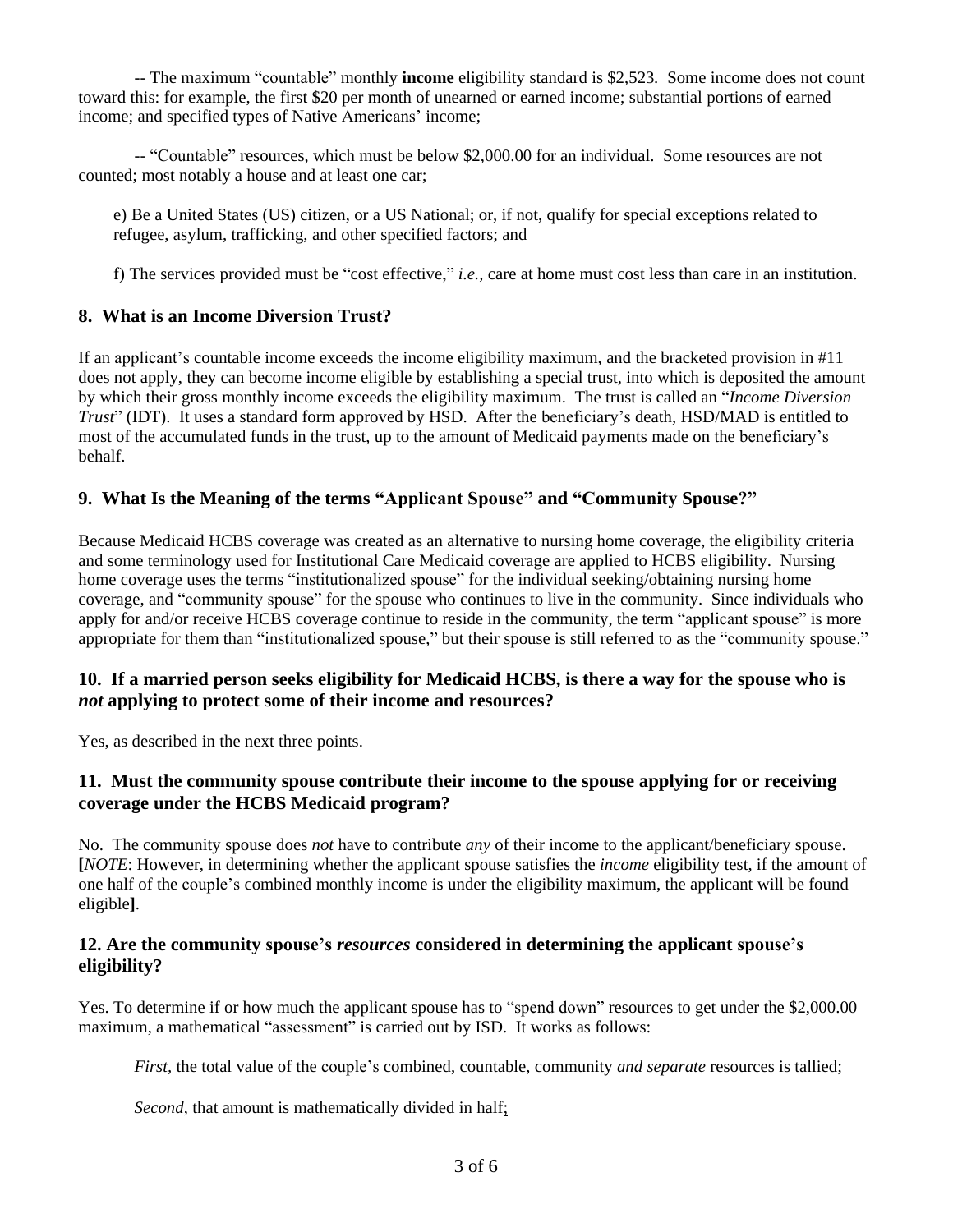*Third*, the one half will be protected for the community spouse, *subject to* a minimum and maximum amount (*see* #13). The amount that is *not* protected for the community spouse is the amount from which the applicant spouse must spend down to meet the \$2,000 eligibility maximum.

## **13. How much of a married couple's combined resources can be protected for the community spouse?**

The community spouse is entitled to have up to half of the couple's countable resources protected, subject to a minimum of \$31,290 (assuming there is at least that much in countable assets) and a maximum of \$137,400. The maximum figure usually increases each year. In addition, the community spouse is entitled to have title to jointly owned property transferred to themselves within one year of the date of the favorable eligibility determination.

## **14. Is the home counted as a resource for Medicaid HCBS eligibility?**

Generally, no, so long as the home has an equity value of \$636,000 or less. In addition, if the applicant resides in the home, it is not a countable resource; and even if the applicant lives elsewhere (*e.g.,* in an Assisted Living Facility), so long as the applicant -- or their representative on their behalf -- asserts that they has an *intent to return* to their home, it will not be a countable resource. In addition, as noted in #13, if the home is jointly owned by the applicant and their spouse, the applicant can transfer their ownership interest to the community spouse.

## **15. When do HCBS services begin?**

Whether the individual is able to apply by asking their MCO to consider them for CB services, or by pursuing the process discussed in #6, services do not begin until after the individual receives a needs assessment and Care Plan from their MCO.

## **16. Can an individual transfer or gift their resources and be eligible for the Medicaid HCBS Medicaid program?**

Any transfers or gifts of resources or income made within the five years before the date of application (the "look back period") will be reviewed by the Income Support Division to see whether any such transfers or gifts were made for fair market value in return. If any such transfers or gifts were made for less than fair market value, there will be a "**transfer of assets penalty**" applied, which results in the **denial or termination of Medicaid HCBS coverage for up to five years**. No such transfers or gifts should be undertaken without advice and counsel from an attorney who specializes in pertinent Medicaid eligibility rules.

## **17. Are there any exceptions to the transfer/gift rules that might allow an individual otherwise disqualified from the HCBS Medicaid program to nonetheless obtain it?**

Yes. There are several exceptions to the penalties for transferring resources made for less than fair market value, such as transfers to the individual's spouse, or minor, blind or disabled child; or, under limited circumstances, to a sibling or adult child; transfers that were intended to be made for fair market value or other valuable consideration; fraud and "undue hardship" situations. These exceptions are narrowly construed, and, as noted in #16, consultation with an attorney with expertise in this field before making any transfers is critical.

## **18. Can an individual put their home or other resources in a trust and be eligible for the HCBS Medicaid program?**

The transfer of ownership of a home or other resources to a trust is a potentially dangerous action which should only be undertaken on the advice and counsel of an attorney with specialized knowledge of Medicaid *and* trust rules. It should be noted that a home or other resources placed in a trust that is *revocable* will be considered as available to an applicant as if the trust did not exist.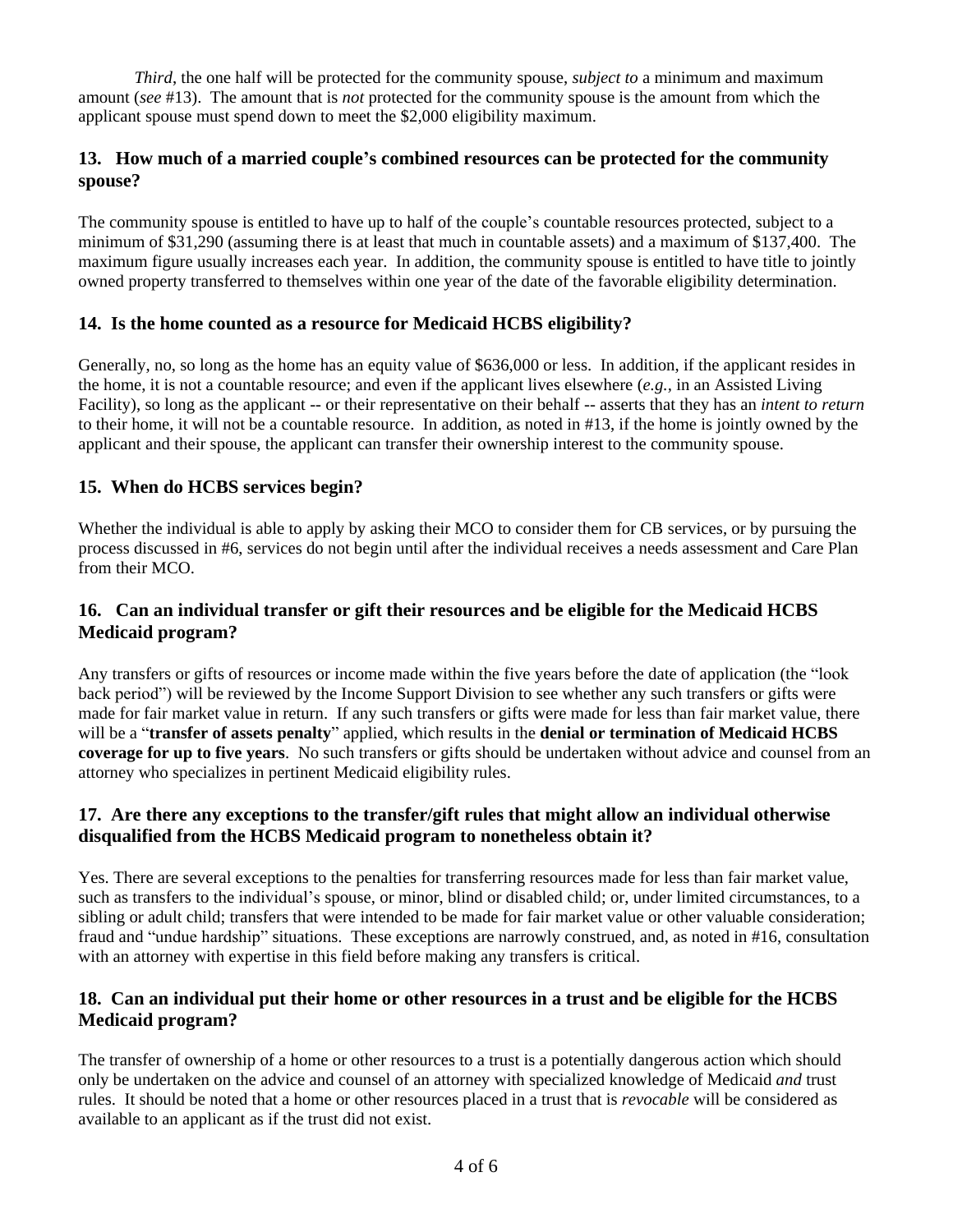## **19. After a person becomes eligible for the HCBS Medicaid program, can their income be used to pay off old bills?**

After an applicant is found eligible for Medicaid HCBS, they (and their spouse, if any) retain all of their income, to spend as they wish.

## **20. What Is the "PACE" Program"?**

PACE (which stands for "Program of All Inclusive Care for the Elderly") is a special program of coordinated, integrated, long-term care health care coverage for people's age 55 and older, who have a nursing facility level of care need. It assumes responsibility for all of its enrollees' Medicaid [including HCBS] *and* Medicare coverage. Enrollees must generally use the PACE program's own providers, and their care needs are determined by an interdisciplinary team. Enrollees spend various amounts of time at the program's day center – for medical care, some meals, and socialization. Transportation to and from the center is provided by the program if not otherwise available. There is only one PACE program in New Mexico; it is currently operated by a company called *InnovAge New Mexico* and serves enrollees in the greater Albuquerque area. There is a limit on the number of individuals who can enroll. The PACE program determines whether applicant can be accepted, but ISD determines whether financial and other Medicaid eligibility requirements are satisfied. [*NOTE*: during the COVID-19 public health emergency, enrollees cannot access the PACE day center].

## **EXHIBIT A**

| <b>Agency Directed</b>                       | <b>Self-Directed</b>                            |
|----------------------------------------------|-------------------------------------------------|
| <b>Adult Day Health</b>                      | <b>Behavior Support Consultation</b>            |
| <b>Assisted Living</b>                       | <b>Customized Community Supports</b>            |
| <b>Behavior Support Consultation</b>         | <b>Emergency Response Services</b>              |
| <b>Community Transition</b>                  | <b>Employment Supports</b>                      |
| <b>Emergency Response Services</b>           | <b>Environmental Modifications</b>              |
| <b>Employment Support</b>                    | Home Health Aide                                |
| <b>Environment Modifications</b>             | <b>Nutritional Counseling</b>                   |
| Home Health Aide                             | Private Duty Nursing for Adults                 |
| <b>Nutritional Counseling</b>                | <b>Respite/Nursing Respite</b>                  |
| <b>Personal Care</b>                         | Self-Directed Personal Care                     |
| Private Duty Nursing for Adults              | Skilled Maintenance Therapies (PT, OT, etc.)    |
| <b>Respite/Nursing Respite</b>               | Specialized Therapies (i.e., Acupuncture, etc.) |
| Skilled Maintenance Therapies (OT, PT, etc.) | <b>Start-Up Goods</b>                           |
|                                              | Transportation (non-medical)                    |

#### Agency Directed CB vs. Self-Directed CB